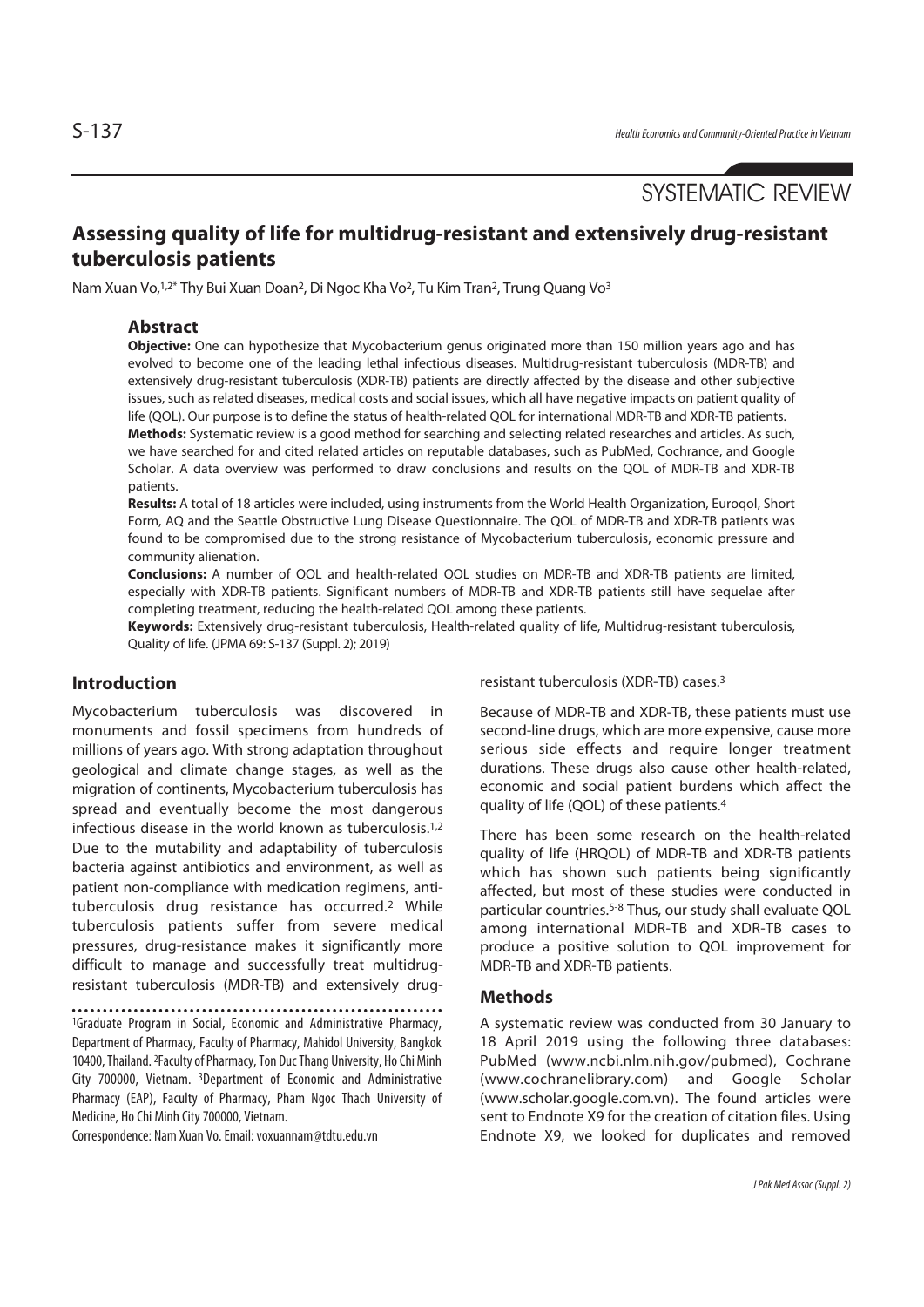them.

The syntax we used in the PubMed and Cochrane databases was as follows: ("Health-related quality of life" or "HRQOL" or "HRQoL" or "HRQL" or "Quality of Life"or "QOL" or "QoL") and ("multidrug-resistant tuberculosis"[MeSH Terms] or "extensively drug-resistant tuberculosis"[MeSH Terms]). In the Google Scholar database, we used the

Table-1: Inclusion/exclusion criteria.

following search terms to match the scope of the other database searches: "health-related quality of life", "quality of life", "multidrug-resistant tuberculosis" and "extensively drug-resistant tuberculosis". The Google Scholar search combined the terms with matching words "and" and "or".

These found articles were subsequently screened by title, abstract and full-text to determine appropriate articles.

| Inclusion criteria                                                                                                                                                 | Exclusion criteria                                                                                                                                                                                             |
|--------------------------------------------------------------------------------------------------------------------------------------------------------------------|----------------------------------------------------------------------------------------------------------------------------------------------------------------------------------------------------------------|
| - Studies related to quality of life and health-related quality of life of<br>MDR-TB and XDR-TB patients.<br>- Conducted internationally.<br>- Written in English. | - Studies were conducted on MDR-TB and XDR-TB patients worldwide, but did<br>not evaluate patient quality of life or health-related quality of life.<br>- Publications were published on non-English journals. |



Figure-1: The selection process.

Vol. 69, No.6 (Suppl. 2), June 2019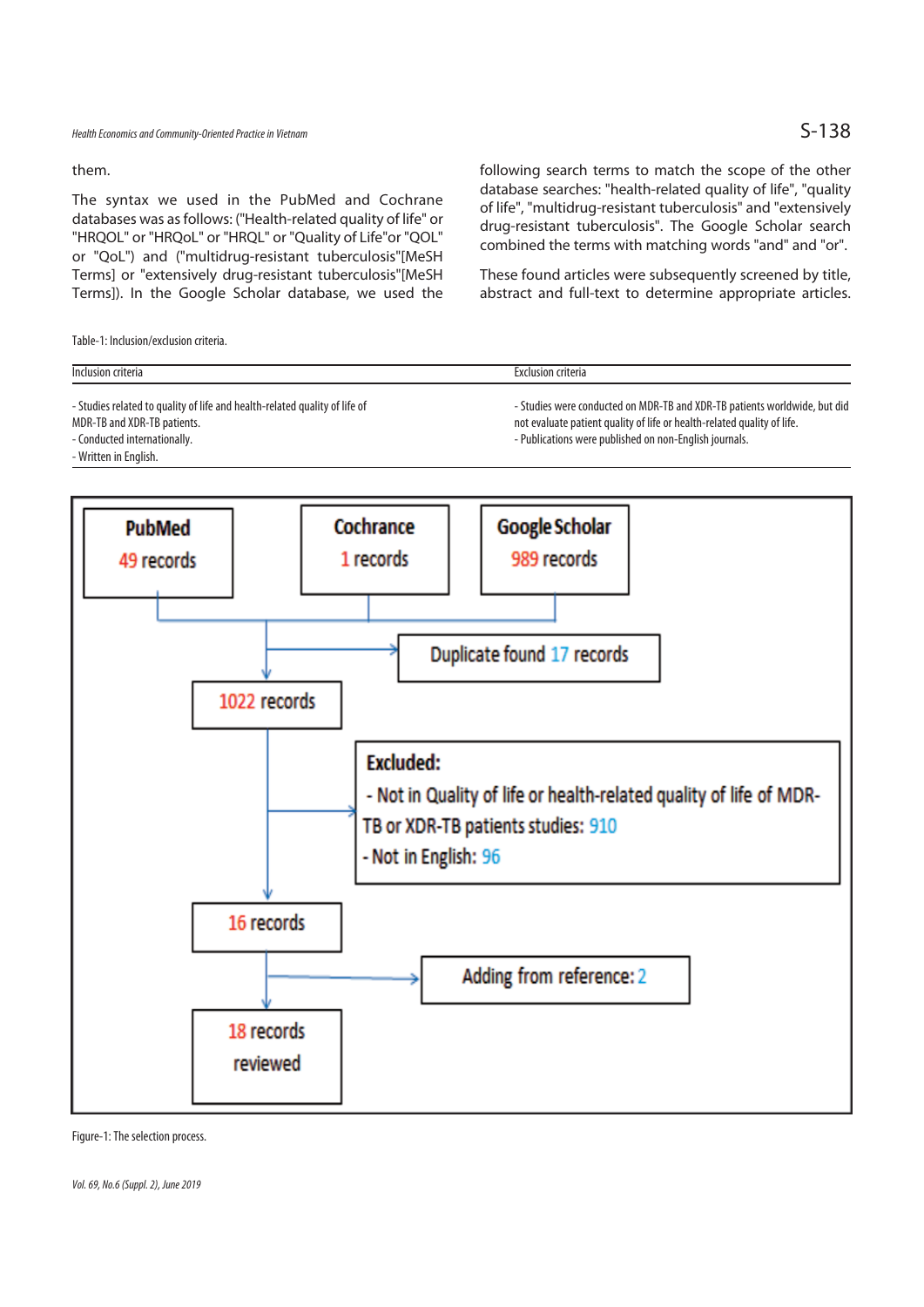The criteria used for selection is shown in Table-1 and the process selected to identify which articles should be chosen for collecting indispensable information is shown in Figure-1.

# **Results**

Among the databases, 1039 articles were found with 49, 1 and 989 originating from Pubmed, Cochrane and Google Scholar, respectively. After the selection process, 17 duplicates, 96 non-English and 910 unrelated articles were removed. The resulting 16 articles were chosen for review and two additional references were selected to make up the 18 articles included for systematic review.

As we summarized these publications, we divided them into three categories: year of publication, the number of study participants and target samples (Table-2).

According to publication years, one study was published in 2004, 2014 and 2019. The other years ranged from two to five articles with the most prolific being 2016 and 2018. The number of participants ranged from under 100 (6 articles), to between 100 and 200 (5 articles) and over 200 (4 articles), with the rest having unlimited participants. There were 11, 1 and 6 publications targeting MDR-TB patients, XDR-TB patients and MDR-TB patients with other subjects, respectively. Furthermore, we also summarized the study designs of these reviewed articles (Table-3), obtaining data showing cross-sectional design accounted for more than 10 studies (around 55.56%) while other types of study design represented less than 20%.

Among these articles, many HRQOL and QOL instruments were used to evaluate the lives of MDR-TB and XDR-TB patients (Table-4). The most commonly used instrument was the World Health Organization quality of life (WHOQOL) (used by 5 articles) and the second most common was the SF (using in 3 articles).

Most of the 18 reviewed articles researched adult aged subjects (>18 years) and evaluated their lives in four domains: physical, psychological, social and environmental. Instances of depression, anxiety and lack

Table-2: Summary of publications.

Table-3: Summary of study designs used by reviewed articles.

| Study designs                       | Number of publications |
|-------------------------------------|------------------------|
| Follow-up                           |                        |
| Case-control                        |                        |
| Cross-sectional                     | 11                     |
| Meta-analysis and systematic review |                        |

Table-4: Summary of QOL and HRQOL instruments used by reviewed articles.

| <b>Instruments</b> | Number of publications | Specific questionnaires               |
|--------------------|------------------------|---------------------------------------|
| EQ-5D<br>WHOOOL    | 2<br>5                 | EQ-5D, EQ-VAS<br>WHOQOL-BREF          |
| SF                 | 3                      | $1$ SF-8<br>2 SF-36v2                 |
| <b>Others</b>      | 8                      | 1 AQ-20<br>1 SOLDO<br>5 N/A<br>1 SSRS |

Table-5: Summary of research locations selected by reviewed articles.

| Places          | Number of publications |
|-----------------|------------------------|
| India           |                        |
| Africa          | 4                      |
| China           |                        |
| <b>Thailand</b> |                        |
| <b>Brazil</b>   |                        |

of social support were noted during treatments, which reduced the QOL of MDR-TB patients in all domains.6,9,10 Moreover, these reductions were dependent on the age and gender of the MDR-TB patients. For instance, the elderly may have a lower HRQOL than thoseaged18-30 years. Females were found more likely to experience poor HRQOL than males.11 In countries such as India and China, the well-being of living or social support of MDR-TB patients were seen to be comparatively low.8,12 Therefore, encouragement is a vital factor to enhance the lives of

| Year of publication                          | 2004 | 2012                   | 2014            | 2015 | 2016            | 2018                       | 2019 |  |
|----------------------------------------------|------|------------------------|-----------------|------|-----------------|----------------------------|------|--|
| Number of publications                       |      |                        |                 |      |                 |                            |      |  |
| Study participants<br>Number of publications |      | Under 100              | $100 - 200$     |      | <b>Over 200</b> | Not available              |      |  |
| Target samples<br>Number of publications     |      | <b>MDR-TB</b> patients | XDR-TB patients |      |                 | MDR-TB patients $+$ others |      |  |

J Pak Med Assoc (Suppl. 2)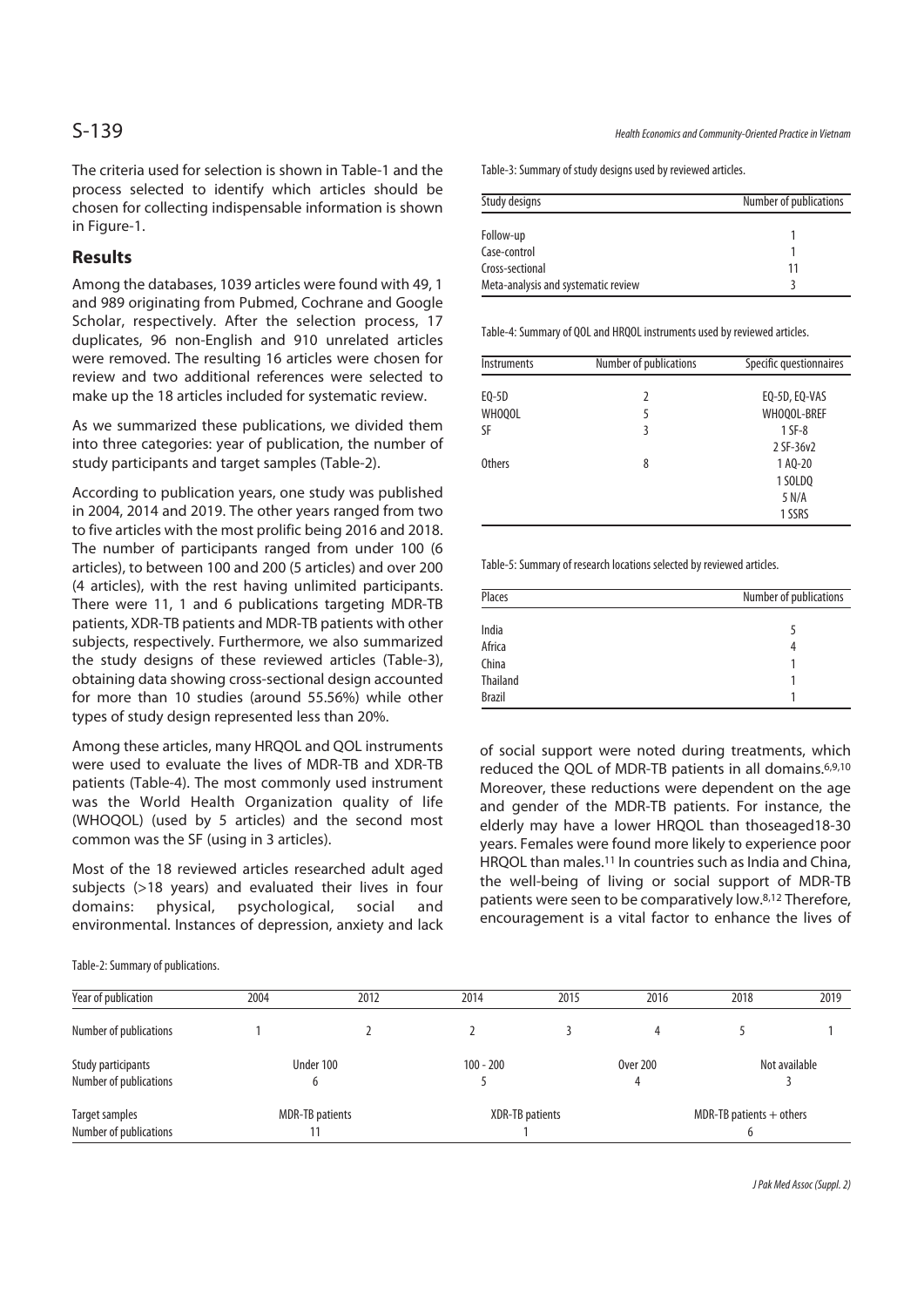### Health Economics and Community-Oriented Practice in Vietnam

Table-6: Summary of reviewed articles.

| No | Title                                                                                                                                                                                               | Author(s)                                                                                                                                                                                                                                           | Publication<br>Year | Conducting<br>Year | Instrument             | Study<br>Design              | Location            | Number<br>of<br>sample | Age of<br>sample<br>(years)                                                 | Results                                                                                                                                                                                                                                                                                                                                                                                                                                                                                                                                                                                                                                                                                                                      | Conclusion                                                                                                                                                                                                                                                                                                                                                                                                                                                                                                          |
|----|-----------------------------------------------------------------------------------------------------------------------------------------------------------------------------------------------------|-----------------------------------------------------------------------------------------------------------------------------------------------------------------------------------------------------------------------------------------------------|---------------------|--------------------|------------------------|------------------------------|---------------------|------------------------|-----------------------------------------------------------------------------|------------------------------------------------------------------------------------------------------------------------------------------------------------------------------------------------------------------------------------------------------------------------------------------------------------------------------------------------------------------------------------------------------------------------------------------------------------------------------------------------------------------------------------------------------------------------------------------------------------------------------------------------------------------------------------------------------------------------------|---------------------------------------------------------------------------------------------------------------------------------------------------------------------------------------------------------------------------------------------------------------------------------------------------------------------------------------------------------------------------------------------------------------------------------------------------------------------------------------------------------------------|
| 1  | <b>Effects of Multidrug</b><br><b>Resistant Tuberculosis</b><br><b>Treatment on Patients'</b><br><b>Health Related Quality</b><br>of Life: Results from a<br>Follow Up Study <sup>9</sup>           | Ahmad, N., Javaid, A.,<br>Syed Sulaiman, S. A.,<br>Basit, A., Afridi, A. K.,<br>Jaber, A. A., Khan, A. H.                                                                                                                                           | 2016                | 2012               | SF-36v2                | Follow up                    | N/A                 | 68                     | >18                                                                         | A total of 68 MDR-TB patients<br>completed SF-36v2 questionnaire<br>at the three time points. Patients'<br>mean PCS scores at the three time<br>points were 38.2±4.7, 38.6±4.4<br>and 42.2±5.2, respectively, and<br>the mean MCS were $33.7 \pm 7.0$ .<br>35.5 $\pm$ 6.9 and 40.0 $\pm$ 6.9,<br>respectively. Length of sickness<br>prior to the diagnosis of MDR-TB<br>was predictive of a difference in<br>PCS scores, while patients' gender<br>and length of sickness prior to<br>diagnosiswere predictive of a<br>difference in MCS scores.                                                                                                                                                                            | Despite the positive<br>impact of MDR-TB<br>treatment on<br>patients' HRQOL, the<br>scores on component<br>summary measures<br>suggested<br>compromised physical<br>and mental health<br>even at the end of<br>treatment. A large<br>multicentre study is<br>recommended to<br>confirm the present<br>findings.                                                                                                                                                                                                     |
| 2  | Health-related quality<br>of life of tuberculosis<br>Patients in Bagdad and<br>Socio-demographic<br><b>Factors Associated with</b><br>Multiple Drug Resistant<br>Tuberculosis (MDR TB) <sup>5</sup> | <b>Ahmed Abed Marzook</b>                                                                                                                                                                                                                           | 2016                | 2015               | WHOHQL-<br><b>BREF</b> | Cross-<br>sectional<br>study | Baghdad/<br>Iraq    | 100                    | 43.46 $\pm$<br>14.8<br>(MDR-TB)<br>and 37 $\pm$<br>16.16<br>(non-DR-<br>TB) | . Males constituted a majority in<br>both participant groups (64% in<br>DR-TB and 59%in non-DR-TB).<br>Smoking was higher in DR-TB<br>than non-DR-TB (57% and 38%,<br>respectively). Significant<br>differences were found between<br>DR-TB and non-DR-TB in global<br>QOL, health, physical,<br>psychological, social and<br>environmental domains<br>(P=0.004, 0.014, 0.001, 0.0019,<br>0.001 and 0.001, respectively).                                                                                                                                                                                                                                                                                                    | Patients with MDR-TB<br>had lower mean<br>scores than non-DR-<br>TB for overall HRQOL<br>domains. There was<br>an association found<br>between getting<br>MDR-TB and being<br>older, having a lower<br>educational level,<br>smoking and being<br>unemployed.                                                                                                                                                                                                                                                       |
| 3  | Tuberculosis patients<br>are physically<br>challenged and socially<br>isolated: A mixed<br>methods case-control<br>study of Health Related<br>Quality of Life in<br>Eastern Ethiopia <sup>17</sup>  | AkliluAbrhamRobal,<br>Tamirat Tesfaye Dasa,<br>FitsumWeldegebreall,<br>Abyot Asfaw,<br>HabtamuMitiku,<br>Zelalem Teklemariam,<br>MahantashNaganuri,<br>Bahubali Jinnappa<br>GeddugolID1, Frehiwot<br>Mesfin1, Hilina<br>Befikadu2, Eden<br>Tesfaye3 | 2018                | 2017               | SF-36v2                | Case-<br>control             | Eastern<br>Ethiopia | 400                    | $27.4 \pm 10.5$                                                             | HRQOL between cases and<br>controls had no statistically<br>significant differences in mean<br>scores (57.61 $\pm$ 16.42 and<br>59.13 $\pm$ 22.10, respectively) as<br>well as no significant differences<br>in physical functioning, and no<br>role disruption due to physical<br>problems, vitality, social<br>functioning, emotional distress or<br>overall mental health. With<br>significantly poorer HRQOL<br>(p<0.05), MDR-TB patients were<br>more likely to be single, a current<br>student, have lower education<br>and have more than 5 people in<br>family than individuals with drug<br>sensitive tuberculosis. The scale<br>scores had good internal<br>consistency, with a Cronbach's<br>alpha value of 0.73. | Individuals with MDR-<br>TB reported<br>statistically worse<br>general health but<br>less bodily pain than<br>individuals with drug<br>sensitive tuberculosis.<br>To regain lost role<br>function, we<br>recommend that<br>health facilities,<br>media and all other<br>stakeholders educate<br>the community,<br>households and<br>students about<br>pulmonary<br>tuberculosis, its<br>treatment, prevention<br>methods and<br>therapeutic<br>approaches towards<br>tuberculosis patients,<br>specifically MDR-TB. |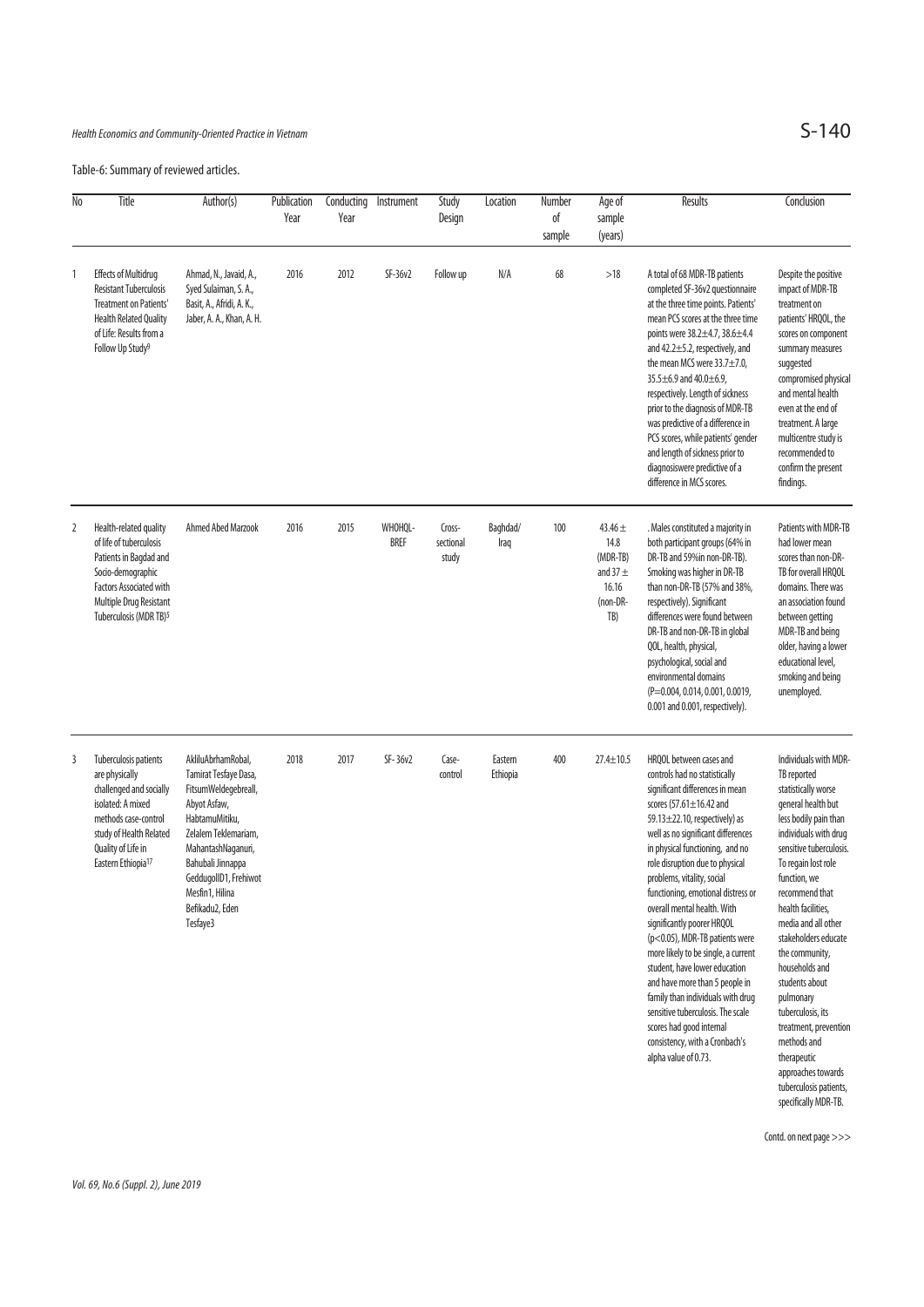S-141 Health Economics and Community-Oriented Practice in Vietnam

| $\overline{\text{No}}$ | Title                                                                                                                                                                                                         | Author(s)                                                                                                                       | Publication<br>Year | Conducting<br>Year | Instrument | Study<br>Design                                                                                                | Location                                                                                                                                                            | Number<br>оf<br>sample | Age of<br>sample<br>(years) | <b>Results</b>                                                                                                                                                                                                                                                                                                                                                                                                                                                                                                                                                                                                                                                                                                                                                                                                   | Conclusion                                                                                                                                                                                                                                                                                                                                                                                                                                                                              |
|------------------------|---------------------------------------------------------------------------------------------------------------------------------------------------------------------------------------------------------------|---------------------------------------------------------------------------------------------------------------------------------|---------------------|--------------------|------------|----------------------------------------------------------------------------------------------------------------|---------------------------------------------------------------------------------------------------------------------------------------------------------------------|------------------------|-----------------------------|------------------------------------------------------------------------------------------------------------------------------------------------------------------------------------------------------------------------------------------------------------------------------------------------------------------------------------------------------------------------------------------------------------------------------------------------------------------------------------------------------------------------------------------------------------------------------------------------------------------------------------------------------------------------------------------------------------------------------------------------------------------------------------------------------------------|-----------------------------------------------------------------------------------------------------------------------------------------------------------------------------------------------------------------------------------------------------------------------------------------------------------------------------------------------------------------------------------------------------------------------------------------------------------------------------------------|
| 4                      | Mental health<br>disorders, social<br>stressors, and health-<br>related quality of life in<br>patients with<br>multidrug-resistant<br>Tuberculosis: A<br>systematic review and<br>meta-analysis <sup>10</sup> | Alene, K. A.; Clements,<br>A. C. A.; McBryde, E. S.;<br>Jaramillo, E.; Lonnroth,<br>K.; Shaweno, D.;<br>Gulliver, A.; Viney, K. | 2018                | N/A                | N/A        | Retrospecti<br>ve cohort.<br>prospectiv<br>e cohort,<br>cross-<br>sectional<br>and<br>interventio<br>n studies | African<br>Region,<br>American<br>Region,<br>Southeast<br>Region,<br>European<br>Region,<br>Eastern<br>Mediterran<br>ean<br>Region,<br>Western<br>Pacific<br>Region | 40 articles            | N/A                         | We included a total of 40<br>studies conducted in 20<br>countries. Depression,<br>anxiety and psychosis were<br>the most common mental<br>health disorders reported in<br>the studies. The overall<br>prevalence of depression,<br>anxiety and psychosis were<br>25%, 24% and 10%,<br>respectively. There was<br>considerable heterogeneity<br>in the estimates.<br><b>Stratification analysis</b><br>showed that the incidence of<br>psychosis was 4% before and<br>9% after starting MDR-TB<br>treatment. The most<br>common social stressors<br>reported were stigma,<br>discrimination, isolation and<br>lack of social support. HRQOL<br>was significantly lower in<br>patients with MDR-TB when<br>compared to drug-<br>susceptible tuberculosis<br>patients ( $Q = 9.88$ , $p = 0.01$ ,<br>$12 = 80\%$ ). | Mental health and<br>social functioning of<br>MDR-TB patients are<br>significantly<br>compromised due to<br>this review, which is<br>confirmed by the<br>poor HRQOL<br>reported. Therefore,<br>it is important to<br>integrate mental<br>health services,<br>social protection and<br>social support into<br>the clinical and<br>programming<br>management of<br>MDR-TB.                                                                                                                |
| 5                      | Sequelae of multidrug-<br>resistant tuberculosis:<br>protocol for a<br>systematic review and<br>meta-analysis <sup>10</sup>                                                                                   | Alene, K. A.; Clements,<br>A. C. A.; McBryde, E. S.;<br>Jaramillo, E.; Lonnroth,<br>K.; Shaweno, D.; Viney,<br>K.               | 2018                | 2017               | N/A        | Retrospecti<br>ve cohort,<br>prospectiv<br>e cohort,<br>cross-<br>sectional<br>and<br>interventio<br>n studies | N/A                                                                                                                                                                 | N/A                    | N/A                         | Studies reporting on clinical,<br>psychological, social and<br>economic sequelae, as well as<br>HRQOL in persons with MDR-TB<br>treatment or illness.                                                                                                                                                                                                                                                                                                                                                                                                                                                                                                                                                                                                                                                            | This will provide<br>pooled estimates of<br>MDR-TB sequelae,<br>which will identify<br>the main risk<br>factors for MDR-TB<br>sequelae and<br>provide empirical<br>evidence necessary<br>for clinicians.<br>health<br>professionals,<br>researchers and<br>decision-makers to<br>better understand<br>the risk factors,<br>policy implications,<br>future research<br>needs and<br>programming<br>priorities for the<br>treatment, care and<br>follow-up of<br>persons with MDR-<br>TB. |

Contd. on next page >>>

J Pak Med Assoc (Suppl. 2)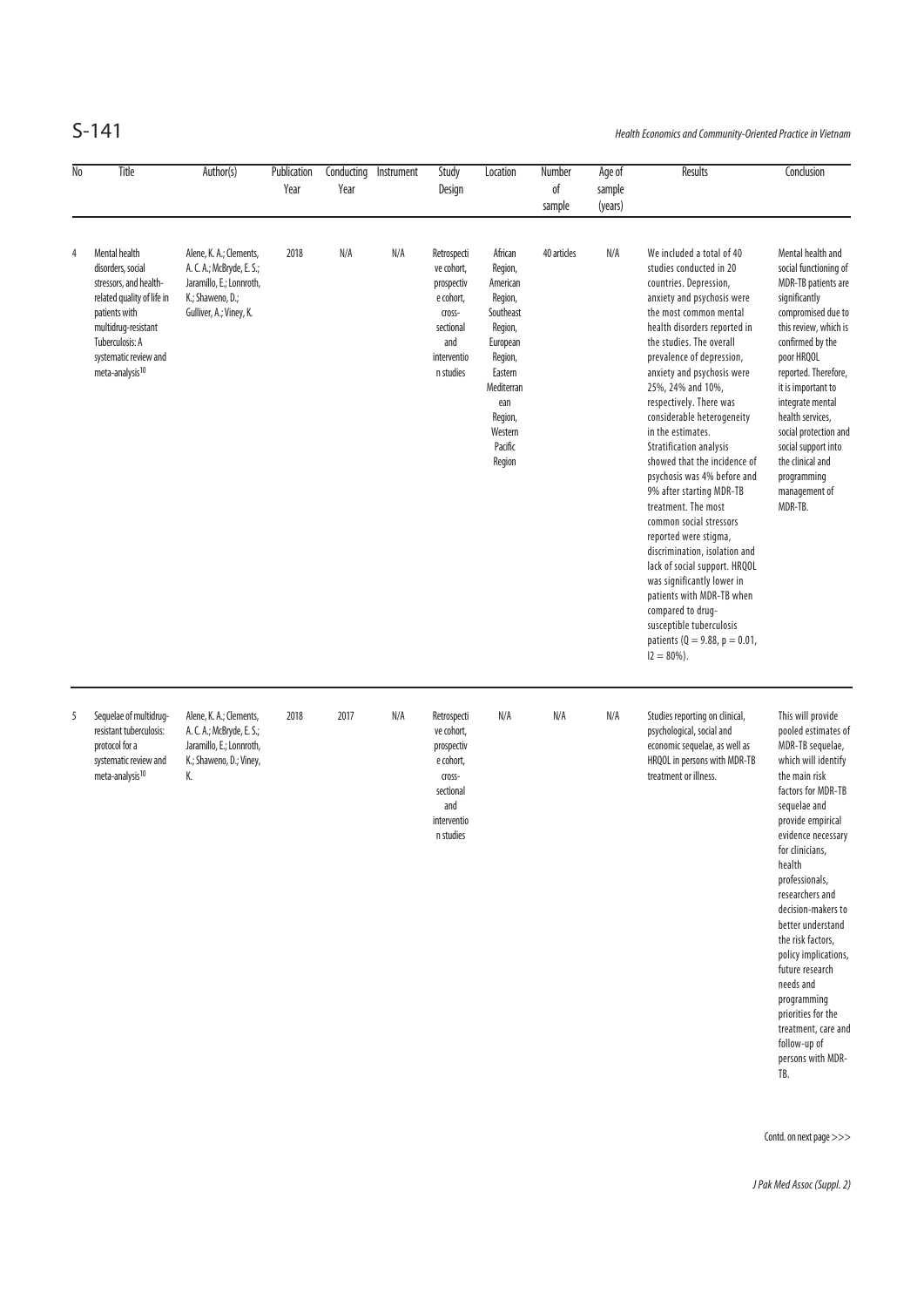# Health Economics and Community-Oriented Practice in Vietnam  $S-142$

| No | Title                                                                                                                                                                                                 | Author(s)                                                                                                                               | Publication<br>Year | Conducting<br>Year | Instrument             | Study<br>Design     | Location                              | Number<br>of<br>sample | Age of<br>sample<br>(years) | Results                                                                                                                                                                                                                                                                                                                                                                                                                                                                                                                                                                                                                                                                      | Conclusion                                                                                                                                                                                                                                                                                                                                                                                                                                                                                                              |
|----|-------------------------------------------------------------------------------------------------------------------------------------------------------------------------------------------------------|-----------------------------------------------------------------------------------------------------------------------------------------|---------------------|--------------------|------------------------|---------------------|---------------------------------------|------------------------|-----------------------------|------------------------------------------------------------------------------------------------------------------------------------------------------------------------------------------------------------------------------------------------------------------------------------------------------------------------------------------------------------------------------------------------------------------------------------------------------------------------------------------------------------------------------------------------------------------------------------------------------------------------------------------------------------------------------|-------------------------------------------------------------------------------------------------------------------------------------------------------------------------------------------------------------------------------------------------------------------------------------------------------------------------------------------------------------------------------------------------------------------------------------------------------------------------------------------------------------------------|
| 6  | Adverse drug reactions<br>and resultant health-<br>related quality of life<br>during multidrug-<br>resistant tuberculosis<br>treatment in South<br>Africa <sup>14</sup>                               | Ana Maria Kelly                                                                                                                         | 2015                | N/A                | EQ-5D                  | Cross-<br>sectional | KwaZulu-<br>Natal,<br>South<br>Africa | 121                    | $\geq 18$                   | Aim 1: Most of participants were<br>co-infected with HIV (75%),<br>female (51%), and did not have<br>enough to eat on a daily basis.<br>Aim 2: In the multivariable<br>analysis, an increase in total ADRs<br>was related to gender (female)<br>and elevated liver enzymes when<br>starting MDR-TB treatment. HIV<br>status had no significant impact on<br>ADRs.<br>Aim 3: An increase in total ADRs<br>was significantly related to a<br>decrease in HRQOL.                                                                                                                                                                                                                | This study helps<br>complete the<br>knowledge about ADR<br>effects from MDR-TB<br>treatment on HRQOL.<br>For clinicians, this<br>finding strengthens<br>the requirement to<br>improve detection,<br>documentation and<br>ADR management.<br>Further research is<br>needed to identify the<br>effectiveness of ADR<br>management<br>techniques on<br>improving HRQOL<br>results for patients<br>during treatment.                                                                                                        |
| 7  | Quality of life among<br>patients on MDR-TB<br>treatment in a district<br>tuberculosis centre of a<br>metropolitan city <sup>6</sup>                                                                  | Apoorva E. Patel, K.<br>Lalitha, Dinesh<br>Rajaram, K. Radhika,<br>N.S. Murthy                                                          | 2018                | 2014               | WHOQOL-<br><b>BREF</b> | Cross-<br>sectional | Karnataka                             | 159                    | $22 - 50$                   | The average age among MDR-TB<br>cases, non-MDR-TB and TB-cured<br>subjects were 35, 37 and 30.5 years<br>old, respectively. The number of<br>females in the 52 MDR-TB cases was<br>26 (50%), compared to 14 (26.4%)<br>among the non-MDR-TB cases and<br>26 (48.1%) among the TB-cured<br>subjects ( $p = 0.0024$ ). The scores of<br>physical and environmental<br>domains in MDR-TB cases were<br>significantly lower than non-MDR-<br>TB cases ( $p = 0.01$ and $p = 0.001$ ,<br>respectively). Meanwhile, MDR-TB<br>cases also had significantly lower<br>physical and psychological scores<br>compared to TB-cured subjects (p<br><0.001 and $p$ <0.001, respectively). | Tuberculosis has<br>negativeeffects on the<br>QOL of patients which<br>are made worse in<br>MDR-TB cases. Thus,<br>early diagnosis and<br>prompt treatment will<br>alleviate the severity<br>of the disease while<br>improving patient QOL<br>after treatment.                                                                                                                                                                                                                                                          |
| 8  | Social support received<br>by multidrug-resistant<br>tuberculosis patients<br>and related factors: a<br>cross-sectional study in<br>Zhejiang Province,<br>People's Republic of<br>China <sup>12</sup> | Bin ChenYin Peng, Lin<br>Zhou, Chengliang Chai,<br>Hui-Chi Yeh, Songhua<br>Chen, Fei Wang,<br>Mingwu Zhang, Tieniu<br>He, Xiaomeng Wang | 2016                | 2014               | SSRS                   | Cross-<br>sectional | Zhejiang,<br>China                    | 212                    | $20 - 59$                   | The average social support score<br>for MDR-TB patients was<br>32.56±7.86. Participants who<br>were single, widowed or<br>divorced, who were retired, had<br>fewer family members and had<br>lower family income were found<br>to have lower social support<br>scores. Participants unwilling to<br>disclose their disease tended to<br>have less social support<br>(31.59,34.23, P=0.010).<br>Participants who perceived great<br>help from health care workers<br>reported higher social support<br>rating scale scores than those<br>who perceived no help (35.36,<br>29.89, P=0.014).                                                                                    | MDR-TB patients in the<br>Zhejiang province were<br>shown to have a low level<br>of social support. Patients<br>who were not married,<br>had smaller families, and<br>lower family income<br>received less social<br>support, suggesting that<br>family harmony could be<br>an important source of<br>social support. Patient<br>self-isolation may<br>contribute to a decrease<br>in support received<br>fromsurroundings. Health<br>care organizations need<br>to offer more social<br>support to MDR-TB<br>patients. |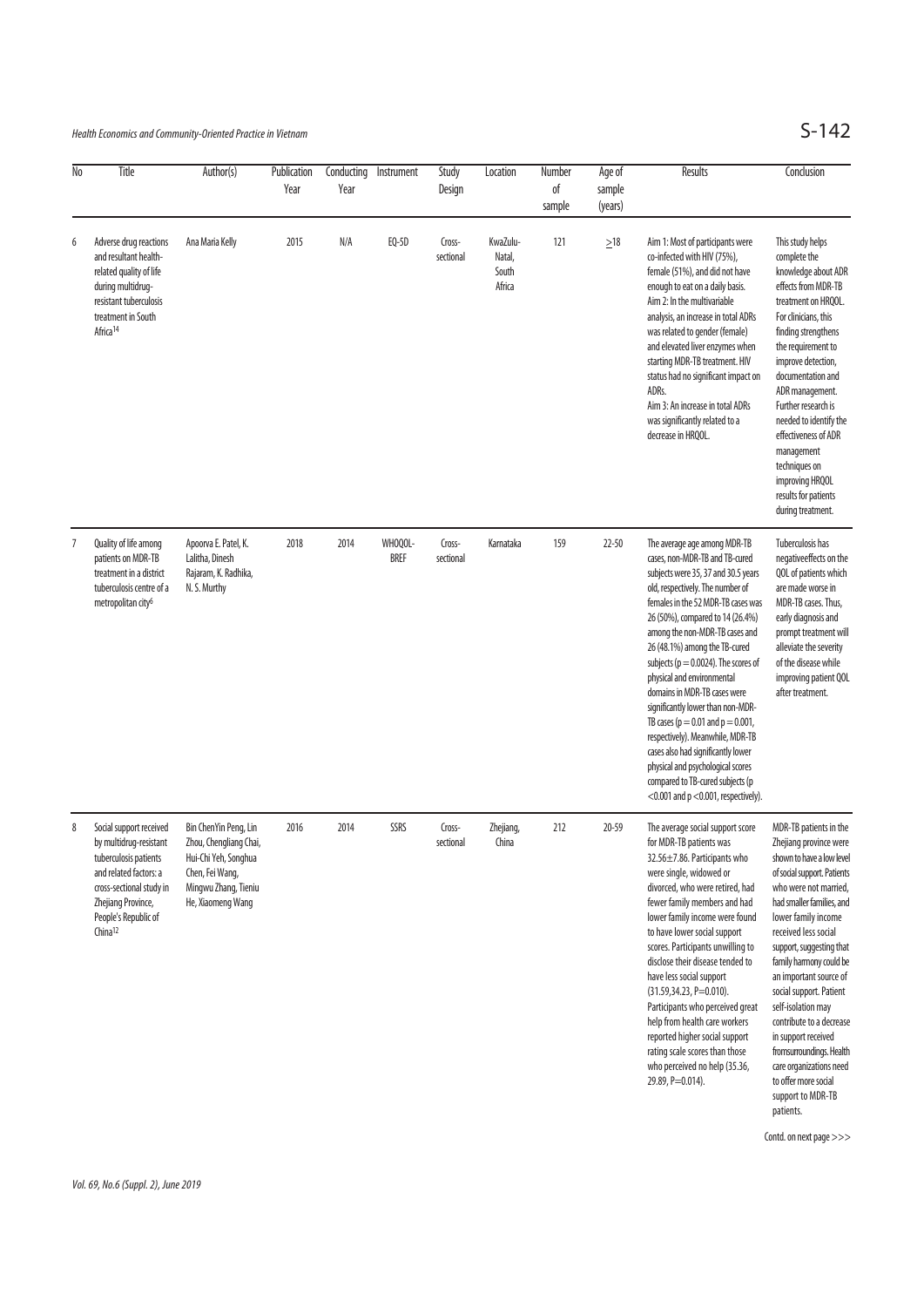S-143 Health Economics and Community-Oriented Practice in Vietnam

| 9  | Title                                                                                                                                                                    | Author(s)                                                                                                                       | Publication<br>Year | Conducting<br>Year | Instrument             | Study<br>Design     | Location                                               | Number<br>of<br>sample | Age of<br>sample<br>(years) | Results                                                                                                                                                                                                                                                                                                                                                                                                                                                                                                                                                  | Conclusion                                                                                                                                                                                                                                                                                                                                                         |
|----|--------------------------------------------------------------------------------------------------------------------------------------------------------------------------|---------------------------------------------------------------------------------------------------------------------------------|---------------------|--------------------|------------------------|---------------------|--------------------------------------------------------|------------------------|-----------------------------|----------------------------------------------------------------------------------------------------------------------------------------------------------------------------------------------------------------------------------------------------------------------------------------------------------------------------------------------------------------------------------------------------------------------------------------------------------------------------------------------------------------------------------------------------------|--------------------------------------------------------------------------------------------------------------------------------------------------------------------------------------------------------------------------------------------------------------------------------------------------------------------------------------------------------------------|
|    | Beyond 'cure' and<br>'treatment success':<br>quality of life of<br>patients with<br>multidrug-resistant<br>tuberculosis <sup>13</sup>                                    | C. Laxmeshwar, A. G.<br>Stewart, A. Dalal, A. M.<br>V. Kumar, S. Kalaiselvi,<br>M. Das, N. Gawde, S. S.<br>Thi, P. Isaakidis    | 2019                | 2016               | WHOQoL-<br><b>BREF</b> | Cross-<br>sectional | Mumbai,<br>India                                       | 95                     | 28                          | The psychological and physical<br>health domains were the most<br>affected. The social relations<br>and environmental domain<br>mean scores were 68.6 and<br>60.3, respectively. Loss of<br>employment due to<br>tuberculosis adversely affected<br>the social relations and<br>environmental domains.<br>Qualitative analysis showed<br>that support was the most<br>important theme affecting QOL.<br>Other themes were physical,<br>psychological, social<br>functioning and environmental<br>factors.                                                | HRQOL among study<br>participants was<br>lower, but higher than<br>previously reported in<br>tuberculosis patients.<br>Encouragement is a<br>key factor that has a<br>positive impact on<br>HRQOL, although both<br>disease and treatment<br>were physically and<br>socially challenging.                                                                          |
| 10 | International<br>Multidisciplinary<br>Research Journal<br>Golden Research<br>Thoughts <sup>11</sup>                                                                      | Dr.Tukaram Narayan<br>Shinde, Mrs.Laxmi<br>Ashok Yakkaldevi,<br>Dr.Rajani Dalvi,<br>Mr.AshokYakkaldevi                          | 2015                | N/A                | WHOQOL-<br><b>BREF</b> | N/A                 | Bihar,<br>Andhra<br>Pradesh<br>and New<br>Delhi, India | 610                    | >18                         | Young MDR-TB patients in the<br>age group of 18 to 30 years had<br>higher QOL than other age<br>groups. In MDR-TB cases, the<br>QOL of male patients is<br>comparatively higher than<br>female patients.<br>The distribution of state-wise<br>QOL was presented with four<br>domains. The QOL for Andhra<br>Pradesh patients was<br>comparatively higher, except in<br>the social domain aspects.<br>The MDR-TB patients those who<br>belonged to other faith had high<br>mean score and except in social<br>domain when compared to other<br>religions. | The QOL in the four<br>social domains of the<br><b>MDR-TB</b> patients<br>remained much<br>affected. Thus, there is<br>a requirement to<br>incorporate a<br>systematic approach<br>to the study of quality<br>issues regarding<br>tuberculosis and MDR-<br>TB patients so that<br>timely and relevant<br>intervention can be<br>provided for MDR-TB<br>treatments. |
| 11 | Adverse events and<br>patient' perceived<br>health related quality<br>of life at the end of<br>multidrug-resistant<br>tuberculosis treatment<br>in Namibia <sup>11</sup> | Evans L Sagwa,<br>NunuraiRuswa, Farai<br>Mavhunga, Timothy<br>Rennie, Hubert GM<br>Leufkens, Aukje K<br><b>Mantel Teeuwisse</b> | 2016                | 2016               | $SF-8$                 | Cross-<br>sectional | Namibia                                                | 36                     | 40                          | Overall, 36 patients aged 17-54<br>years responded to the<br>questionnaire. The median<br>HRQOL score for the physical<br>component summary was 58.6,<br>while the median score for the<br>mental component summary<br>was 59.3, indicating a<br>moderately low self-rating of<br>health. In all, 32 (89%) of the 36<br>patients experienced at least one<br>adverse drug event of any<br>severity during their treatment,<br>none of which were life-<br>threatening. The occurrence of<br>adverse events was not related<br>to HRQOL scores.           | <b>Treated MDR-TB</b><br>patients in Namibia<br>tended to have a<br>moderately low<br>HRQOL score. This<br>result is not relevant to<br>the occurrence of<br>adverse events.<br>Contd. on next page >>>                                                                                                                                                            |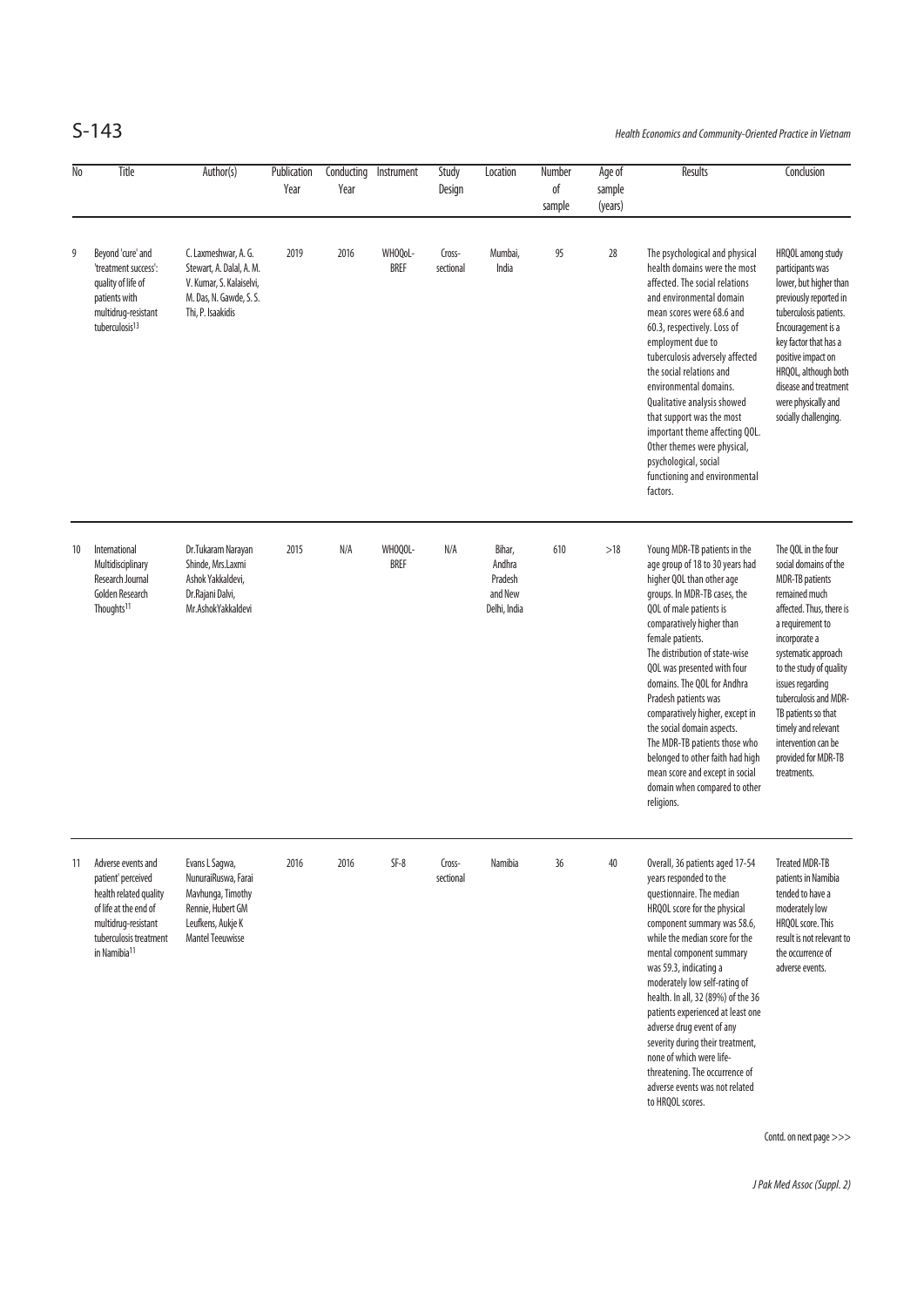Health Economics and Community-Oriented Practice in Vietnam  $S-144$ 

| No                | Title                                                                                                                                                              | Author(s)                                                                                                                                                                                                                         | Publication<br>Year | Conducting<br>Year | Instrument             | Study<br>Design     | Location                                                                                             | Number<br>оf<br>sample | Age of<br>sample<br>(years) | Results                                                                                                                                                                                                                                                                                                                                                                                                                                                                                                                                    | Conclusion                                                                                                                                                                                                                                                                                                                                                                                                                                        |
|-------------------|--------------------------------------------------------------------------------------------------------------------------------------------------------------------|-----------------------------------------------------------------------------------------------------------------------------------------------------------------------------------------------------------------------------------|---------------------|--------------------|------------------------|---------------------|------------------------------------------------------------------------------------------------------|------------------------|-----------------------------|--------------------------------------------------------------------------------------------------------------------------------------------------------------------------------------------------------------------------------------------------------------------------------------------------------------------------------------------------------------------------------------------------------------------------------------------------------------------------------------------------------------------------------------------|---------------------------------------------------------------------------------------------------------------------------------------------------------------------------------------------------------------------------------------------------------------------------------------------------------------------------------------------------------------------------------------------------------------------------------------------------|
| $12 \overline{ }$ | <b>The Functional</b><br><b>Assessment of Patients</b><br><b>With Pulmonary</b><br>Multidrug-Resistant<br>Tuberculosis <sup>17</sup>                               | Marcos DP Godoy PT<br>MSc, Fernanda CQ<br>Mello MD PhD,<br>Agnaldo J Lopes MD<br>PhD, Walter Costa MD,<br>Fernando S<br>Guimara es PT PhD,<br>Antonio GF Pacheco<br>MD PhD, Ivany A<br>Castanho MD, and Sara<br>LS Menezes PT PhD | 2012                | 2008               | AQ-20                  | Cross-<br>sectional | <b>University</b><br>of the<br>State of<br>Rio de<br>Janeiro,<br>Rio de<br>Janeiro,<br><b>Brazil</b> | 18                     | $43.7 \pm 9.4$              | Spirometric evaluation showed<br>that 78% of the subjects had<br>abnormal patterns. The maximal<br>respiratory pressures were<br>significantly decreased in all<br>subjects, despite the fact that<br>their nutritional status was<br>within the normal range. The<br>distance completed in the six<br>minute walk test was less than<br>expected in 72% of the subjects.<br>All of the subjects who were<br>evaluated had residual lesions,<br>and 78% reported a<br>decreasedQOL.                                                        | HRQOL among study<br>participants was<br>lower, but higher<br>than previously<br>reported in<br>tuberculosis patients.<br>Encouragement is a<br>key factor that has a<br>positive impact on<br>HRQOL, although<br>both disease and<br>treatment were<br>physically and<br>socially challenging.                                                                                                                                                   |
| 13                | Individualized second<br>line anti-tuberculous<br>therapy for an<br>extensively resistant<br>pulmonary tuberculosis<br>(XDR PTB) in East<br>Malaysia <sup>18</sup> | Muhammad Redzwan<br>S Rashid Ali, MRCP,<br>Anna P Ralph, FRACP<br>PhD, Kunji Kannan<br>Sivaraman Kannan,<br>FCCP, Timothy<br>William, FRCP                                                                                        | 2015                | 2010               | N/A                    | N/A                 | N/A                                                                                                  | $\mathbf{1}$           | 31                          | Multidisciplinary management<br>(medical, surgical and supportive)<br>has proven effective thus far in<br>this very difficult case, which has<br>had major QOL impacts for this<br>young patient.                                                                                                                                                                                                                                                                                                                                          | Tuberculosis risk<br>among health-care<br>workers in high<br>tuberculosis-burden<br>settings is<br>considered highly.<br>Obtaining upfront<br>cultures and<br>susceptibility results<br>in all new<br>tuberculosis cases is<br>essential. The drug<br>resistant problem<br>during MDR-TB<br>treatment, the value<br>of surgical resection<br>in refractory cases<br>and the major QOL<br>impact this disease<br>can have on young<br>individuals. |
| 14                | Quality of Life of Multi<br><b>Drug Resistant</b><br><b>Tuberculosis Patients: A</b><br>Study of North India <sup>8</sup>                                          | Raman Sharma,<br>Ravinder Yadav,<br>Meenakshi Sharma,<br>Varinder Saini, and<br>Vipin Kousha                                                                                                                                      | 2014                | N/A                | WHOQOL-<br><b>BREF</b> | N/A                 | Multispeci<br>alty<br>tertiary<br>level<br>hospital of<br>North India                                | 120                    | Unlimited                   | It was found that MDR-TB patients<br>had worse QOL than PTB patients.<br>In MDR-TB and PTB, psychology<br>and environment domains<br>(MDRTB vs. PTB 17.46 vs. 15.23)<br>and 22.00 vs. 18.91, respectively)<br>were affected more than the<br>physical and social (19.03 vs.<br>20.05 and 7.88 vs. 9.61,<br>respectively). MDR-TB patients<br>suffered greater financial damage<br>compared to PTB because they<br>were not covered under any<br>program, while both patient types<br>underwent social stigma because<br>of their diseases. | It is essential to make<br>an applicable, reliable<br>measure to better<br>identify quality issues<br>methodologically,<br>which would help<br>health-care<br>professionals and<br>management to<br>provide timely and<br>relevantinterventions<br>for patient QOL<br>improvement.                                                                                                                                                                |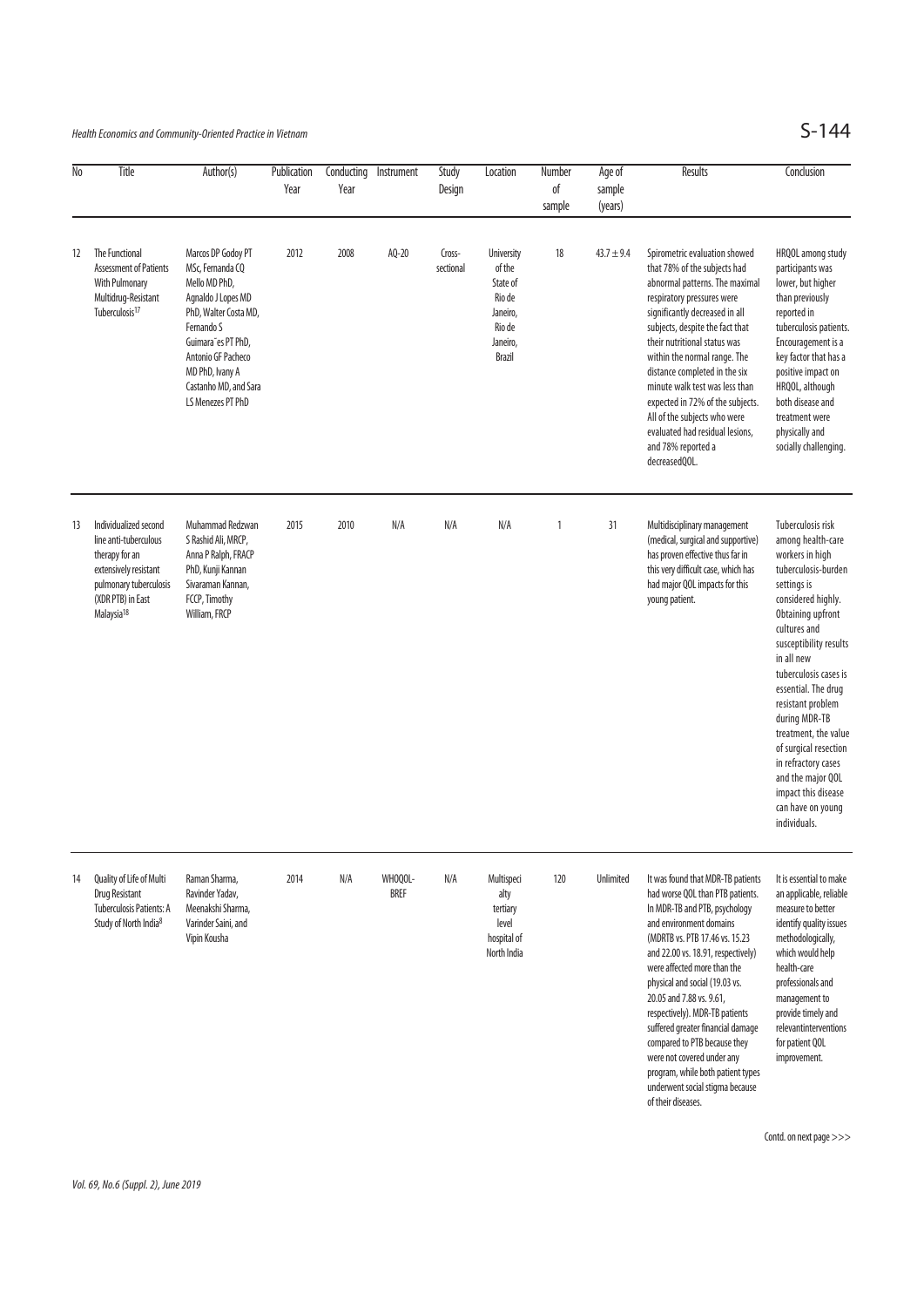S-145 Health Economics and Community-Oriented Practice in Vietnam

| No | Title                                                                                                                                           | Author(s)                                                                                                                             | Publication<br>Year | Conducting<br>Year | Instrument | Study<br>Design                                                                  | Location                                | Number<br>of<br>sample       | Age of<br>sample<br>(years) | Results                                                                                                                                                                                                                                                                                                                                                                                                                                                                                                                                                                                                                                                                                                                      | Conclusion                                                                                                                                                                                                                                                                                                                                                                                                               |
|----|-------------------------------------------------------------------------------------------------------------------------------------------------|---------------------------------------------------------------------------------------------------------------------------------------|---------------------|--------------------|------------|----------------------------------------------------------------------------------|-----------------------------------------|------------------------------|-----------------------------|------------------------------------------------------------------------------------------------------------------------------------------------------------------------------------------------------------------------------------------------------------------------------------------------------------------------------------------------------------------------------------------------------------------------------------------------------------------------------------------------------------------------------------------------------------------------------------------------------------------------------------------------------------------------------------------------------------------------------|--------------------------------------------------------------------------------------------------------------------------------------------------------------------------------------------------------------------------------------------------------------------------------------------------------------------------------------------------------------------------------------------------------------------------|
| 15 | Sequelae of pulmonary<br>multidrug resistant<br>tuberculosis at the<br>completion of<br>treatment <sup>19</sup>                                 | Rupak Singla,<br>Manashree Mallick,<br>ParulMrigpuri, Neeta<br>Singla1, Amitesh<br>Gupta                                              | 2018                | N/A                | SOLDQ      | Cross-<br>sectional                                                              | New Delhi,<br>India                     | 46                           | $27.6 \pm$<br>10.5          | At the completion of MDR-TB<br>treatment 95.7% patients had<br>residual symptoms; 100%<br>patients had residual bilateral<br>chest X-ray abnormality with<br>82.6% patients showing far<br>advanced disease. PFT was<br>abnormal in 97.6% patients with<br>mixed pattern being the<br>commonest abnormality. QOL<br>was impaired with mean<br>physical function of 46%                                                                                                                                                                                                                                                                                                                                                       | Significant numbers<br>of MDR-TB patients<br>still have sequelae<br>after completing<br>treatment. It is<br>advisable to<br>incorporate medical<br>management and<br>encouragement from<br>the public for these<br>patients in the<br>national programs.                                                                                                                                                                 |
| 16 | Residual lung damage<br>after completion of<br>treatment<br>for multidrug-resistant<br>tuberculosis <sup>20</sup>                               | S. de Vallière,*† R. D.<br>Barker‡                                                                                                    | 2004                | 1997               | N/A        | N/A                                                                              | Limpopo<br>Province,<br>South<br>Africa | 142                          | N/A                         | The mean zonal score was 6.5.<br>Cavitation was present in more<br>than half of the patients. Of 33<br>patients, 31 (94%) had<br>abnormal lung function tests.<br>Restrictive and combined<br>restrictive/obstructive lung<br>function patterns were the<br>predominant abnormalities.                                                                                                                                                                                                                                                                                                                                                                                                                                       | Despite the MDR-TB<br>treatment being<br>completed, residual<br>lung damage was<br>common and<br>extensive. Such<br>damage not only<br>increases the risk of<br>recurring<br>tuberculosis, but also<br>reduces the HRQOL of<br>these patients. Early<br>diagnosis and close<br>follow-up of MDR-TB<br>are essential to<br>reduce the extent of<br>residual lung damage<br>and detect relapses.                           |
| 17 | Psycho-Socio-Economic<br><b>Issues Challenging</b><br>Multidrug Resistant<br><b>Tuberculosis Patients: A</b><br>Systematic Review <sup>21</sup> | Thomas, B. E.;<br>Shanmugam, P.;<br>Malaisamy, M.; Ovung,<br>S.; Suresh, C.;<br>Subbaraman, R.;<br>Adinarayanan, S.;<br>Nagarajan, K. | 2016                | 2015               | N/A        | Extracting<br>qualitative<br>evidences<br>and<br>systematic<br>ally<br>organised | N/A                                     | 282<br>published<br>articles | N/A                         | It was found that all studies had<br>documented ranges of<br>psychosocial and economic<br>challenges experienced by MDR-<br>TB patients. Depression, stigma,<br>discrimination, drug side effects<br>causing psychological distress<br>and the financial constraints due<br>to MDR-TB were some of the<br>common issues reported in the<br>studies. There were few<br>intervention studies which<br>addressed these psychosocial<br>issues, most of which were small<br>pilot studies. There was a dearth<br>of large-scale randomized<br>psychosocial intervention studies<br>that could be scaled up to<br>strengthen the management of<br>MDR-TB patients, which is<br>crucial for the tuberculosis<br>control programme. | This review has<br>defined the<br>psychosocial and<br>economic issues<br>challenging MDR<br>patients. However,<br>there is urgent need<br>for feasible<br>innovative<br>psychosocial and<br>economic<br>intervention studies<br>to equip MDR-TB<br>patients with coping<br>mechanismsfor their<br>illness while<br>improving treatment<br>adherence,<br>treatment outcomes<br>and the overall QOL<br>of MDR-TB patients. |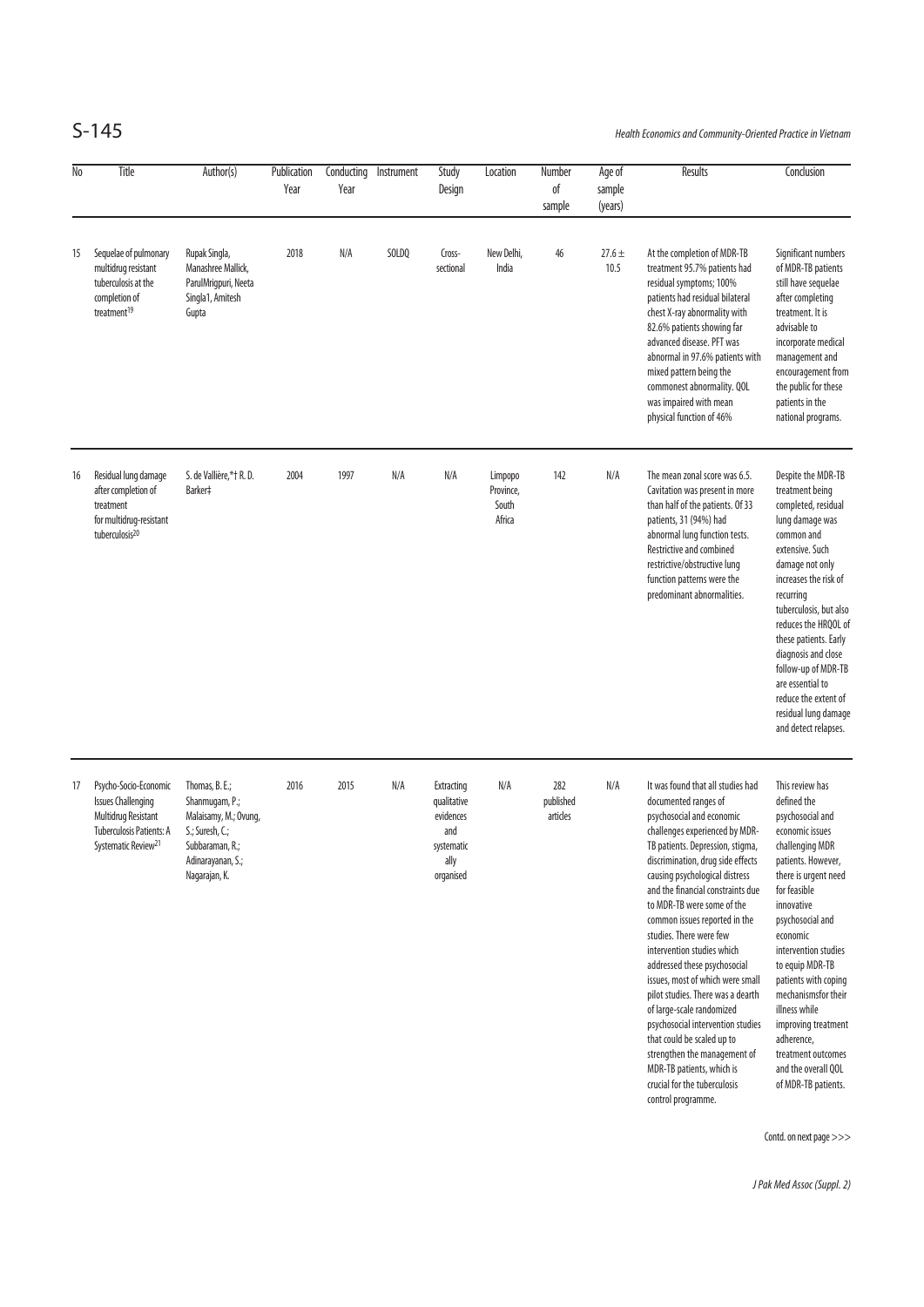Health Economics and Community-Oriented Practice in Vietnam  $\mathsf{S}\text{-}146$ 

| No | Title                                                                                                               | Author(s)                                                                                                                                                                                              | Publication<br>Year | Conducting<br>Year | Instrument        | Study<br>Design     | Location                                                                                                                          | Number<br>of<br>sample | Age of<br>sample<br>(years) | Results                                                                                                                                                                                                                                                                                                                                                                                                                                                                                                                                                                                         | Conclusion                                                                                                                                                                                                                                                                                                                                                                                             |
|----|---------------------------------------------------------------------------------------------------------------------|--------------------------------------------------------------------------------------------------------------------------------------------------------------------------------------------------------|---------------------|--------------------|-------------------|---------------------|-----------------------------------------------------------------------------------------------------------------------------------|------------------------|-----------------------------|-------------------------------------------------------------------------------------------------------------------------------------------------------------------------------------------------------------------------------------------------------------------------------------------------------------------------------------------------------------------------------------------------------------------------------------------------------------------------------------------------------------------------------------------------------------------------------------------------|--------------------------------------------------------------------------------------------------------------------------------------------------------------------------------------------------------------------------------------------------------------------------------------------------------------------------------------------------------------------------------------------------------|
| 18 | <b>Health Related Quality</b><br>of Life among Patients<br>with<br>Tuberculosis and HIV in<br>Thailand <sup>7</sup> | Wanitchaya<br>Kittikraisak, Pritaporn<br>Kingkaew, Yot<br>Teerawattananon,<br>Jomkwan Yothasamut,<br>Supalert Natesuwan,<br>Weerawat Manosuthi,<br>Virasakdi<br>Chongsuvivatwong,<br>Sara J. Whitehead | 2012                | 2009               | EQ-5D, EQ-<br>VAS | Cross-<br>sectional | Chiang Rai<br>Regional<br>Hospital<br>and<br>Bamrasnar<br>adura<br>Infectious<br><b>Diseases</b><br>Institute,<br><b>Thailand</b> | 222                    | $35 - 47$                   | The median age among patients<br>was 40 years and the average<br>monthly household income was<br>6,000 Baht. In Tobit regression<br>analysis, factors independently<br>predictive of UEQ-5D included<br>age and monthly household<br>income. The UEQ-5D of ?40 year<br>old patients was considerably<br>lower compared to younger<br>persons. Higher UEQ-5D was<br>significantly associated with<br>higher monthly household<br>income in a dose response<br>fashion. The median UEO-5D was<br>highest among patients who<br>had been successfully treated for<br>tuberculosis and lowest among | The measured<br>utilities were<br>overvalued by UCAL<br>for two co-morbidity<br>patients, which led to<br>the need fora more<br>precise method to<br>estimate the utility of<br>patients with such<br>conditions. Despite<br>tuberculosis and<br><b>MDR-TB</b> treatments<br>affecting the self-<br>cognitive health<br>status of these<br>patients, it will<br>gradually decrease<br>after successful |

MDR-TB and XDR-TB patients.13

India and Africa are two locations that have the most people being affected by this infectious disease. In total, nearly 10 studies (Table-5) performed their research in these locations (around 50% for each one). Many reasons can explain this preference, but the most prominent are hygiene and health-care systems. Mycobacterium tuberculosis can easily spread from one person to another through air and both India and Africa have large developing populations. As a result, hygiene and healthcare conditions may be of little concern to the citizenry. The results are summarised in greater detail in Table-6.

## **Discussion**

This review indicated the effects on QOL for MDR-TB and XDR-TB patients. There were four domains assessed among the reviewed studies: physical, psychological, social and environmental. The HRQOL of MDR-TB and XDR-TB patients became worse mainly due to physical and psychological problems after completing treatment. Financial damage, social functioning and environmental factors also affected the QOL of MDR-TB and XDR-TB patients. Nevertheless, HRQOL differed regarding gender and age among those patients. HRQOL was higher in the age group of 18 to 30 years<sup>11</sup> while QOL in patients 40 years old or older was significantly lower.7 Male patients also had a higher QOL when compared to female patients.11

Ten studies focused on the QOL of MDR-TB patients, but

Vol. 69, No.6 (Suppl. 2), June 2019

different tools were used among these studies (WHOQOL-BREF, EQ-5D, SOLDQ, SF-8, SF- 36v2, SOLDQ). Despite the heterogeneity of measurement tools, evidence showed that MDR-TB patients had moderately low HRQOL scores. Five studies compared the HRQOL between MDR-TB patients and other patients, such as PTB, DS-TB, non-DR-TB and TB-cured subjects. These studies also used different measurement tools yet visibly indicated that MDR-TB received greater effect on HRQOL from alternative methodology than other groups. Moreover, there was a relation between contracting MDR-TB and being older, less educated, smoking and unemployed.5 However, a conflict remained between two findings about the effects of ADRs on the QOL of MDR-TB patients. One article stated that an increase in total ADRs was considerably associated with a decrease in HRQOL14 while another study disclaimed this statement.15 This may be due to the influence of heterogeneity in measurement instruments, time and execution areas (EQ-5D vs SF-8, 2015 vs 2016, South Africa vs Namibia respectively).

MDR-TB patients who were on

treatment.

treatment.

On the other hand, we still encountered some limitations while conducting this review. Firstly, our theme is the QOL of MDR-TB and XDR-TB patients, however, most of the studies only researched MDR-TB patients. In particular, we only have one study about the QOL of one XDR-TB patient,16 which makes it difficult to provide a proper overview and represent the QOL for international XDR-TB patients. Secondly, many different measurement instruments were used among the reviewed articles, so there was a high level of heterogeneity when pooling the